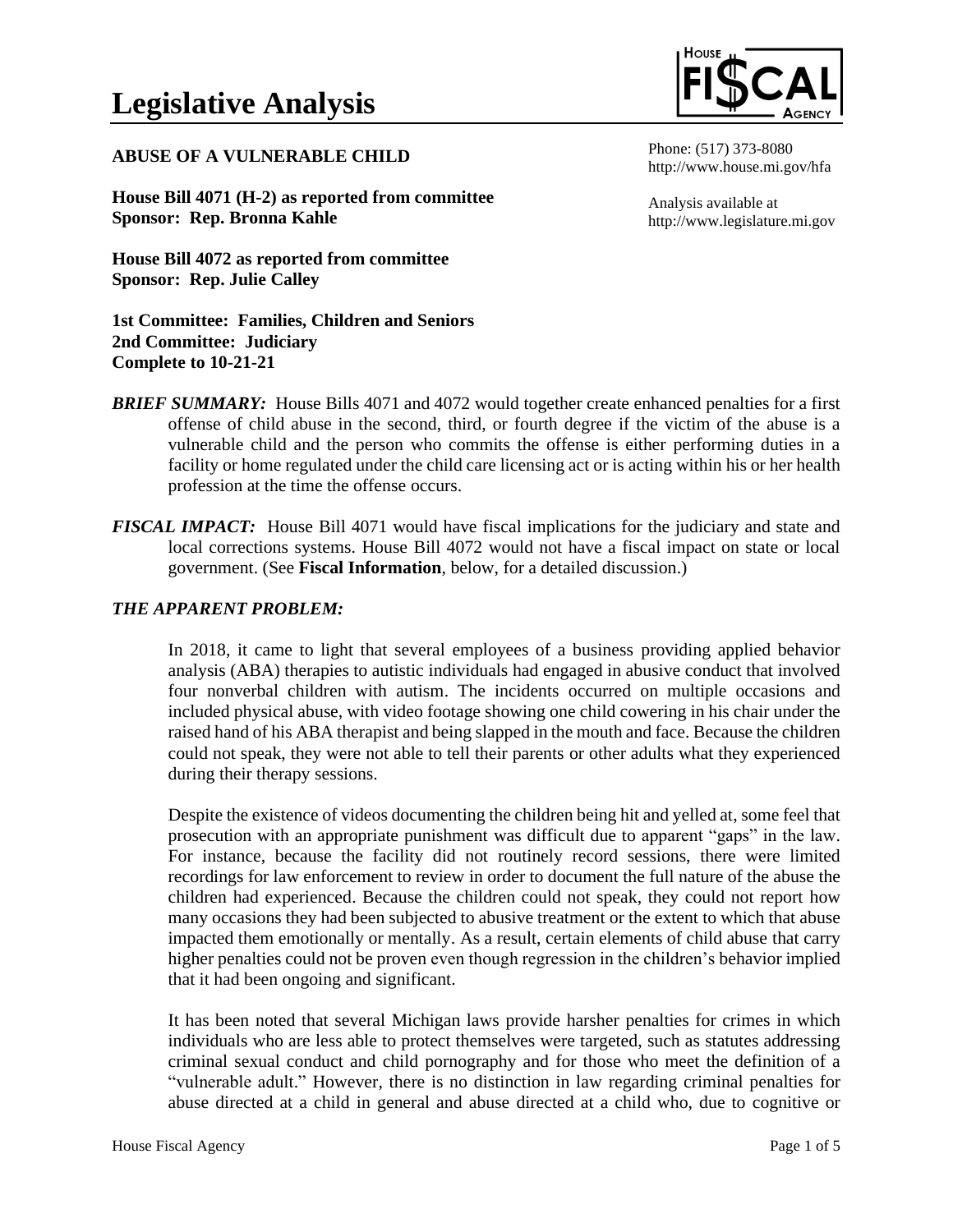physical impairments, is even more vulnerable because of the inability to tell others or to physically protect himself or herself. Nor is there a harsher penalty for health professionals who, when engaging in their profession, engage in abusive conduct of those children. Legislation to address these issues has been offered.

# *THE CONTENT OF THE BILLS:*

**House Bill 4071** would amend the Michigan Penal Code to create enhanced penalties for a first offense of second, third, or fourth degree child abuse if the victim of the abuse is a *vulnerable child* and the person who commits the offense is doing either of the following at the time the offense occurs:

- Performing duties in a facility or home regulated under 1973 PA 116, known as the child care licensing act.
- Acting within the health profession he or she is licensed or registered for, or otherwise authorized to engage in the practice of, under Article 15 (Occupations) of the Public Health Code.

*Vulnerable child* would mean an unemancipated minor (less than 18 years of age) who meets one or more of the following:

- He or she has a *developmental disability*.
- He or she is nonverbal.
- He or she has a *mental illness*.
- He or she has a *physical disability*.

*Developmental disability* would mean, for an individual who is older than five years of age, a severe, chronic condition that meets all of the following:

- The condition is attributable to a mental or physical impairment or a combination of mental and physical impairments.
- The condition is manifested before the individual is 22 years old.
- The condition is likely to continue indefinitely.
- The condition results in substantial functional limitations in three or more of the following areas of major life activity:
	- o Self-care.
	- o Receptive and expressive language.
	- o Learning.
	- o Mobility.
	- o Self-direction.
	- o Capacity for independent living.
	- o Economic self-sufficiency.
- The condition reflects the individual's need for a combination and sequence of special, interdisciplinary, or generic care, treatment, or other services that are of lifelong or extended duration and are individually planned and coordinated.

For a child up to and including age five, *developmental disability* would mean a substantial developmental delay or a specific congenital or acquired condition with a high probability of resulting in developmental disability as defined above if services are not provided.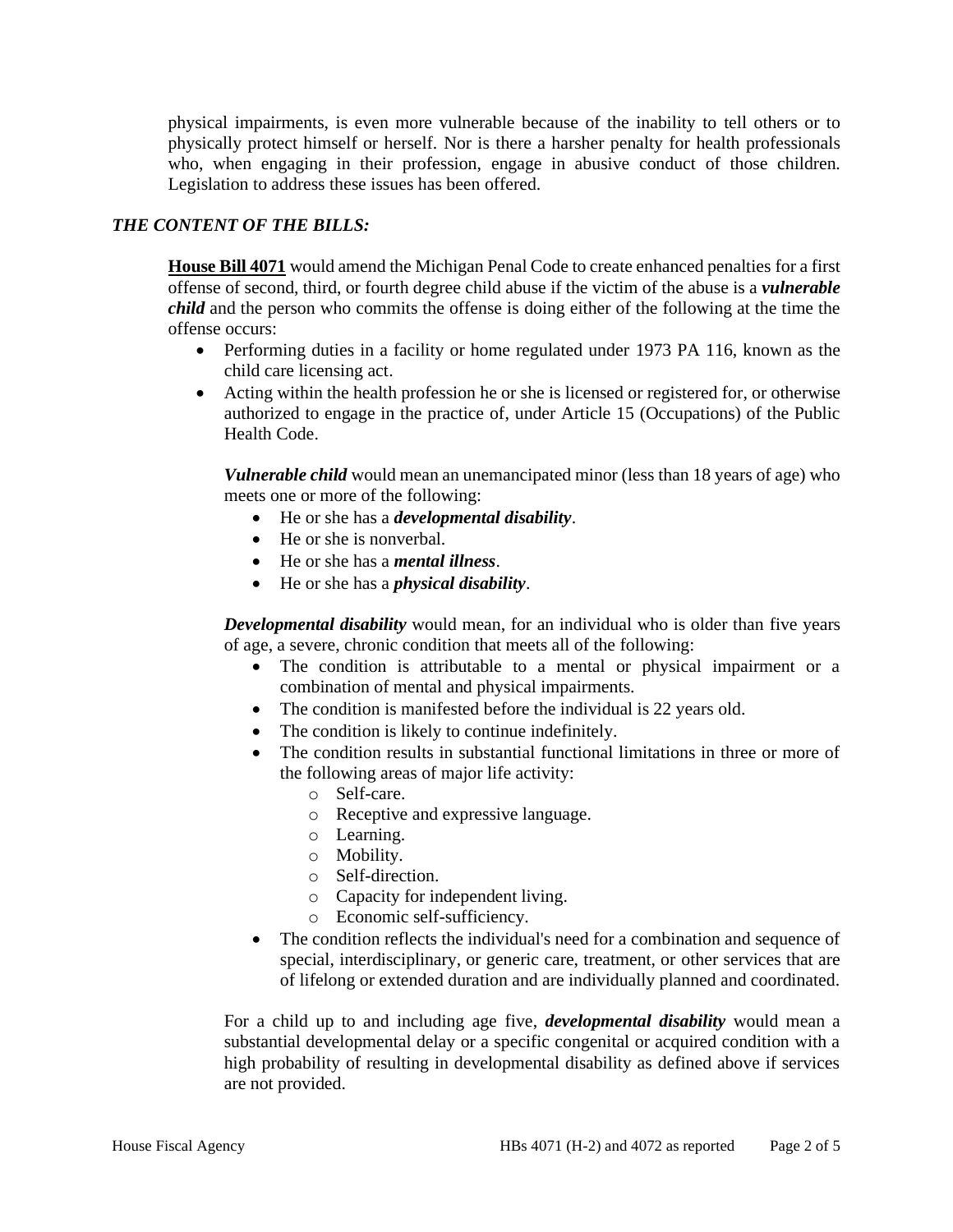*Mental illness* would mean a substantial disorder of thought or mood that significantly impairs judgment, behavior, capacity to recognize reality, or ability to cope with the ordinary demands of life that was diagnosed by a licensed medical professional.

*Physical disability* would mean a determinable physical characteristic that may result from disease, injury, congenital condition of birth, or functional disorder that was diagnosed by a licensed medical professional.

The table below shows current maximum terms of imprisonment and those under the enhanced penalties proposed by the bill. See **Background Information**, below, for a description of the elements constituting second, third, and fourth degree child abuse.

| Degree of child abuse<br>offense | <b>Current penalty</b><br>(first offense) | <b>Proposed enhanced</b><br>penalty (first offense) | <b>Subsequent offense</b><br>(currently and under<br>the bill) |
|----------------------------------|-------------------------------------------|-----------------------------------------------------|----------------------------------------------------------------|
| Second degree                    | Felony, 10 years                          | Felony, 15 years                                    | Felony, 20 years                                               |
| Third degree                     | Felony, 2 years                           | Felony, 3 years                                     | Felony, 5 years                                                |
| Fourth degree                    | Misdemeanor, 1 year                       | Felony, 2 years                                     | Felony, 2 years                                                |

MCL 750.136b

**House Bill 4072** would amend the sentencing guidelines provisions of the Code of Criminal Procedure to add the felony offenses proposed by HB 4071 for child abuse of a vulnerable child, as follows:

- Second degree child abuse of a vulnerable child would be a class C crime against a person with a statutory maximum term of imprisonment of 15 years.
- Third degree child abuse of a vulnerable child would be a class G crime against a person with a statutory maximum term of imprisonment of three years.
- Fourth degree child abuse of a vulnerable child would be a class H crime against a person with a statutory maximum term of imprisonment of two years.

The bill is tie-barred to House Bill 4071, which means that it could not take effect unless House Bill 4071 were also enacted.

MCL 777.76g

Each bill would take effect 90 days after its enactment.

# *BACKGROUND INFORMATION:*

A person is guilty of child abuse in the **second degree** if any of the following apply:

- He or she knowingly or intentionally commits an act that is cruel to a child or that is likely to cause serious physical or mental harm to a child, regardless of whether harm results.
- His or her omission or reckless act causes serious physical harm or serious mental harm to a child.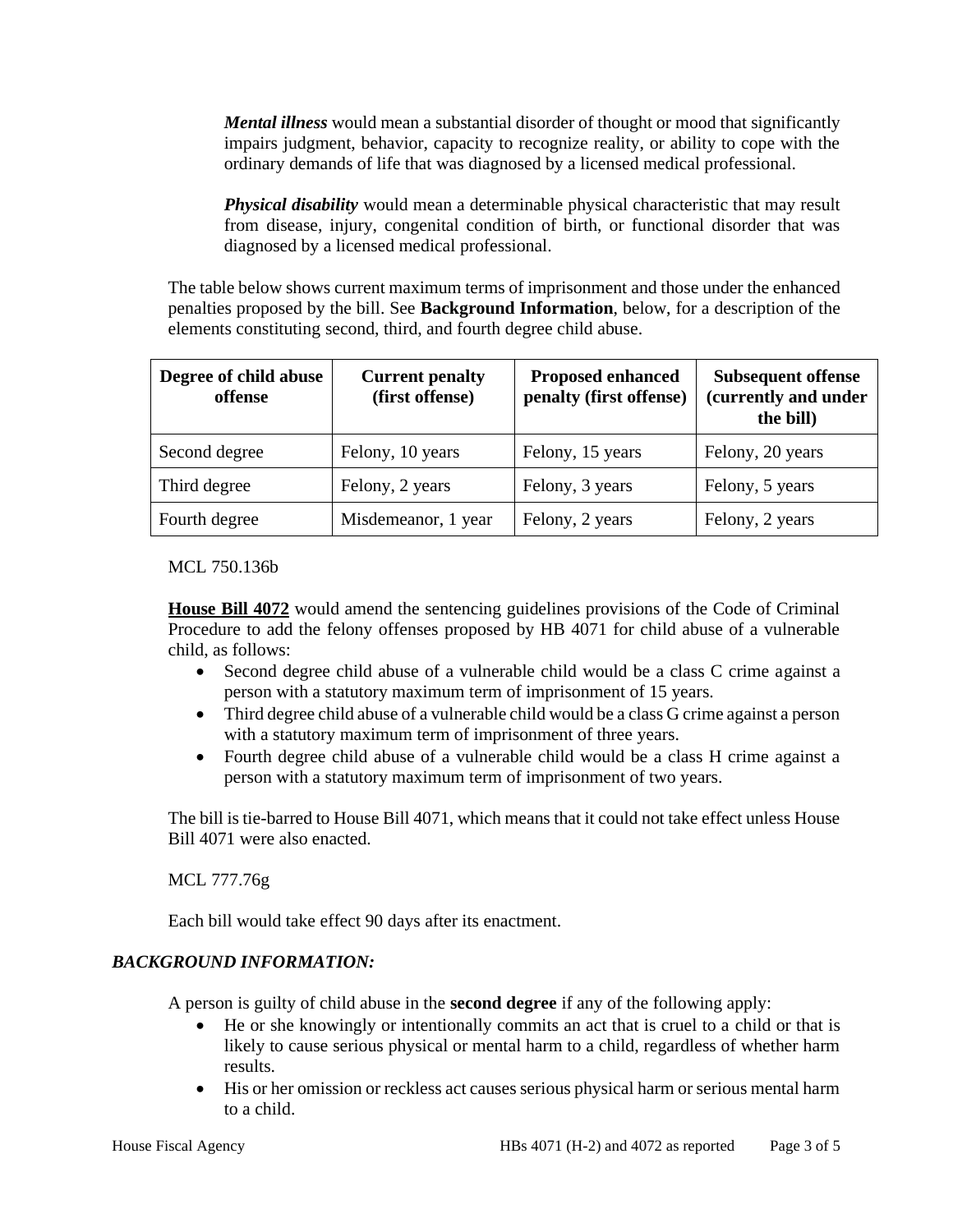• He or she, or a licensee under the child care licensing act, intentionally violates a licensing rule for family and group child care homes under that act and the violation causes the death of a child.

A person is guilty of child abuse in the **third degree** if either of the following applies:

- He or she knowingly or intentionally causes physical harm to a child.
- He or she knowingly or intentionally commits an act that under the circumstances poses an unreasonable risk of harm or injury to a child, and the act results in physical harm to a child.

A person is guilty of child abuse in the **fourth degree** if either of the following applies:

- His or her omission or reckless act causes physical harm to a child.
- He or she knowingly or intentionally commits an act that under the circumstances poses an unreasonable risk of harm or injury to a child, regardless of whether physical harm results.

# *FISCAL INFORMATION:*

House Bill 4071 would have an indeterminate fiscal impact on the state and on local units of government. The fiscal impact would depend on the number of individuals convicted of child abuse of a vulnerable child in the second, third, or fourth degree. New felony convictions would result in increased costs related to state prisons and to state probation supervision. In fiscal year 2020, the average cost of prison incarceration in a state facility was roughly \$42,200 per prisoner per year, a figure that includes various fixed administrative and operational costs. State costs for parole and felony probation supervision averaged about \$4,300 per supervised offender in the same year. Those costs are financed with state general fund/general purpose revenue. The fiscal impact on local court systems would depend on how provisions of the bill affected court caseloads and related administrative costs.

House Bill 4072 is a companion bill to House Bill 4071 and amends sentencing guidelines to include second, third, and fourth degree child abuse of a vulnerable child. The bill would not have a direct fiscal impact on the state or on local units of government.

# *ARGUMENTS:*

#### *For:*

Sometimes an incident reveals a gap in the state's criminal law that needs to be filled so that justice is achieved. House Bills 4071 and 4072 would fill such a gap by providing an enhanced penalty for anyone who, as person regulated under the Public Health Code and in the course of their profession, abuses a child who meets the definition of "vulnerable child." Many of these children, due to a physical, cognitive, or neurological condition, cannot speak or communicate in words—whether by speech, sign language, or assistive devices—and therefore cannot tell their parents or guardians and law enforcement if they have been assaulted or mistreated by a health professional or agency employee who was trusted to provide necessary services. It is believed that enhancing the length of time someone could be incarcerated will deter those who provide services to the state's most vulnerable children from inflicting harm and will provide greater justice in cases if they do. In addition, state law already provides enhanced penalties